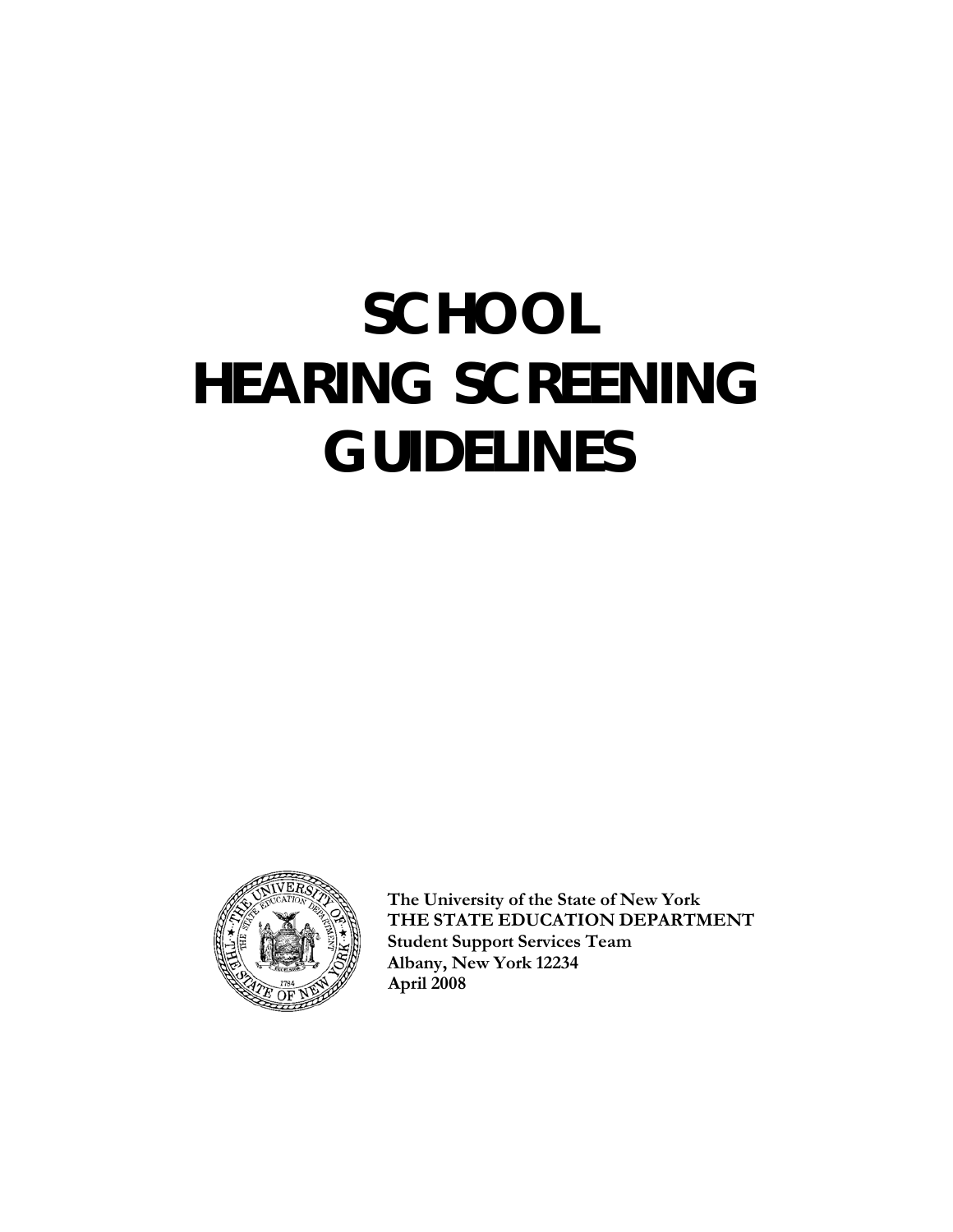# **THE UNIVERSITY OF THE STATE OF NEW YORK**

#### **Regents of The University**

| Tonawanda           |
|---------------------|
| New York            |
| New Rochelle        |
| Peru                |
| Syracuse            |
| <b>Belle Harbor</b> |
| Buffalo             |
| Hartsdale           |
| Albany              |
| Binghamton          |
| Rochester           |
|                     |
| Brooklyn            |
| Manhattan           |
|                     |
|                     |

#### **President of The University and Commissioner of Education** RICHARD P. MILLS

**Senior Deputy Commissioner of Education – P - 16** JOHANNADUNCAN-POITIER

**Associate Commissioner, Office of Instructional Support and Development** JEAN C. STEVENS

**Associate Commissioner for the Professions** FRANK MUÑOZ

**Executive Director, School Improvement and Community Services (Regional)** JAMES C. VIOLA

#### **Bureau Chief, Student Support Services**

ROBERT A. JAFFARIAN

The State Education Department does not discriminate on the basis of age, color, religion, creed, disability, marital status, veteran status, national origin, race, gender, genetic predisposition or carrier status, or sexual orientation in its educational programs, services and activities. Portions of this publication can be made available in a variety of formats, including braille, large print or audio tape, upon request. Inquiries concerning this policy of nondiscrimination should be directed to the Department's Office for Diversity, Ethics, and Access, Room 530, Education Building, Albany, NY 12234. **Requests for additional copies of this publication may be made by contacting the Publications Sales Desk, Room 309, Education Building, Albany, NY 12234.**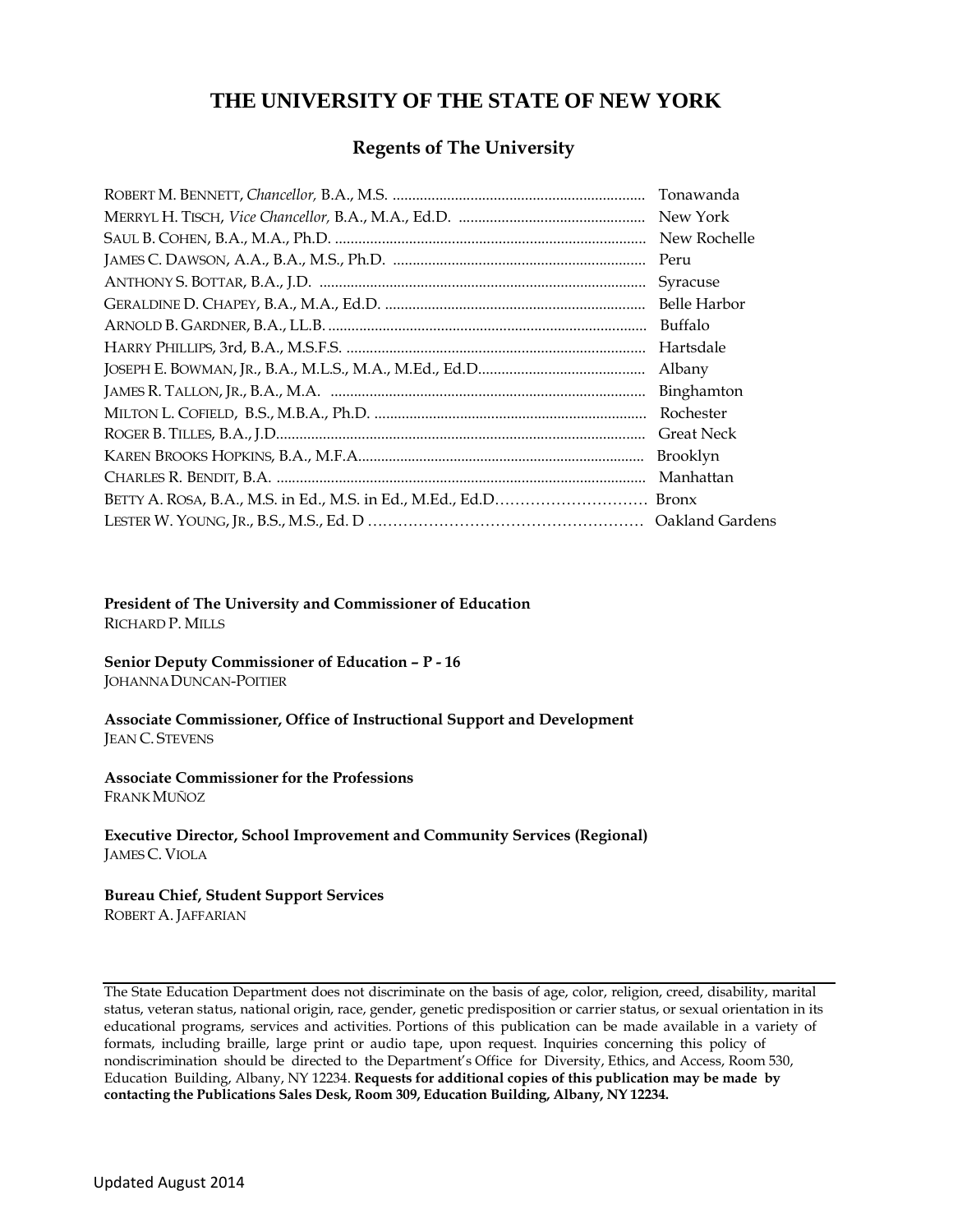# **FOREWORD**

*School Hearing Screening Guidelines* provide local educational agencies with a framework for establishing the hearing screening program required under New York State Education Law section 905 (amended in 2004) and the regulations promulgated there under, specifically 8 NYCRR Part 136 (amended in 2005). It explains the purpose of hearing screening in schools and provides guidelines for developing effective hearing screening including planning, implementation, and follow-up procedures. This document is intended for use by administrators and school health personnel. Every attempt has been made to ensure that the information and resources contained in this document reflect best practice in the field of school nursing. Local educational agencies should review these guidelines with their counsel, as necessary to incorporate the guidance with district policy. This document is not intended as a mandate and is to be used for guidance purposes only.

# **ACKNOWLEDGEMENTS**

These guidelines were revised with the assistance of an advisory group consisting of the following individuals:

Susan Brannen, MS Chairperson, Audiology Department Monroe 2 Orleans BOCES

Mary Capparelli, RN, CSNP School Health Consultant Project Coordinator

Lawrence P. De Mers Executive Director Board for Speech-Language Pathology and Audiology Office of Professions NYS Education Department

Cindy Devore, MD New York State Medical Society Committee on School Health and Sports Medicine

Linda Haubner, RN, BSN, CFNP Plattsburgh City School District

Charlotte Kramer, RN, BSN, MSEd Binghamton City School District

Christopher A. Kus, MD, MPH Pediatric Director Division of Family Health NYS Department of Health

Flora McEntee, RN, MS School Health Coordinator Monroe 1 BOCES

Walter Ramos, RN, Esq. Acting Secretary Board for Medicine Office of Professions NYS Education Department

Sally Schoessler, RN, SNT, MSEd Executive Director Statewide School Health Services

Linda Seaman, MSEd Associate Student Support Services NYS Education Department

Gail Wold, RN, BSN Coordinator Statewide School Health Services

Barbara Zittel, RN, PhD Executive Secretary Board for Nursing Office of Professions NYS Education Department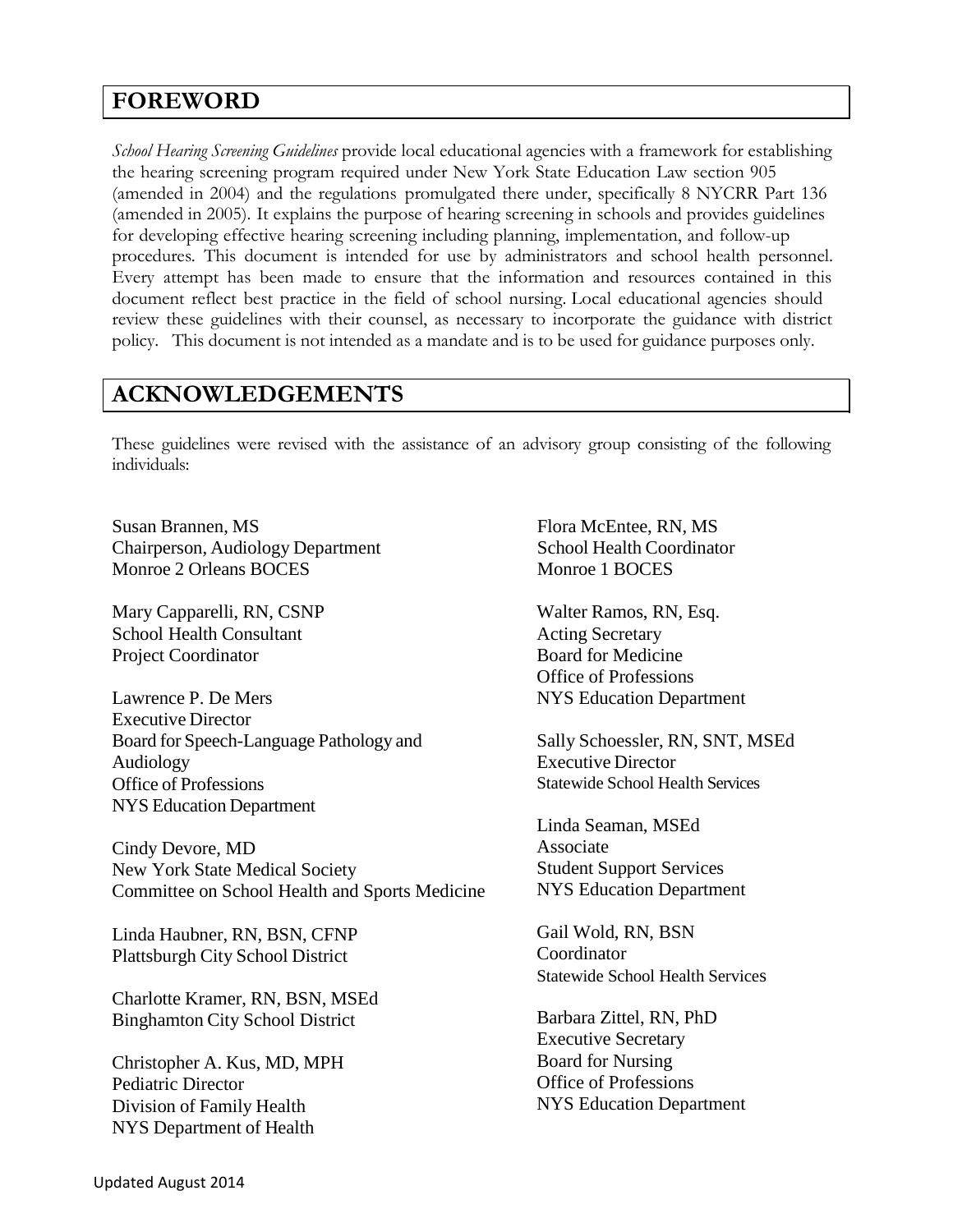# **TABLE OF CONTENTS**

| I.    |                                                          |  |  |
|-------|----------------------------------------------------------|--|--|
| II.   |                                                          |  |  |
| III.  |                                                          |  |  |
| IV.   |                                                          |  |  |
| V.    |                                                          |  |  |
| VI.   | Screening Procedure<br>A.<br>$\rm B$ .<br>C.<br>D.<br>Е. |  |  |
| VII.  |                                                          |  |  |
| VIII. |                                                          |  |  |
| IX.   |                                                          |  |  |

### **APPENDICES**

| A.     | Sample Procedure: Pure Tone Air Conduction Screening (Sweep Test)11 |  |
|--------|---------------------------------------------------------------------|--|
| - B.   |                                                                     |  |
| C.     |                                                                     |  |
| $\Box$ |                                                                     |  |
|        |                                                                     |  |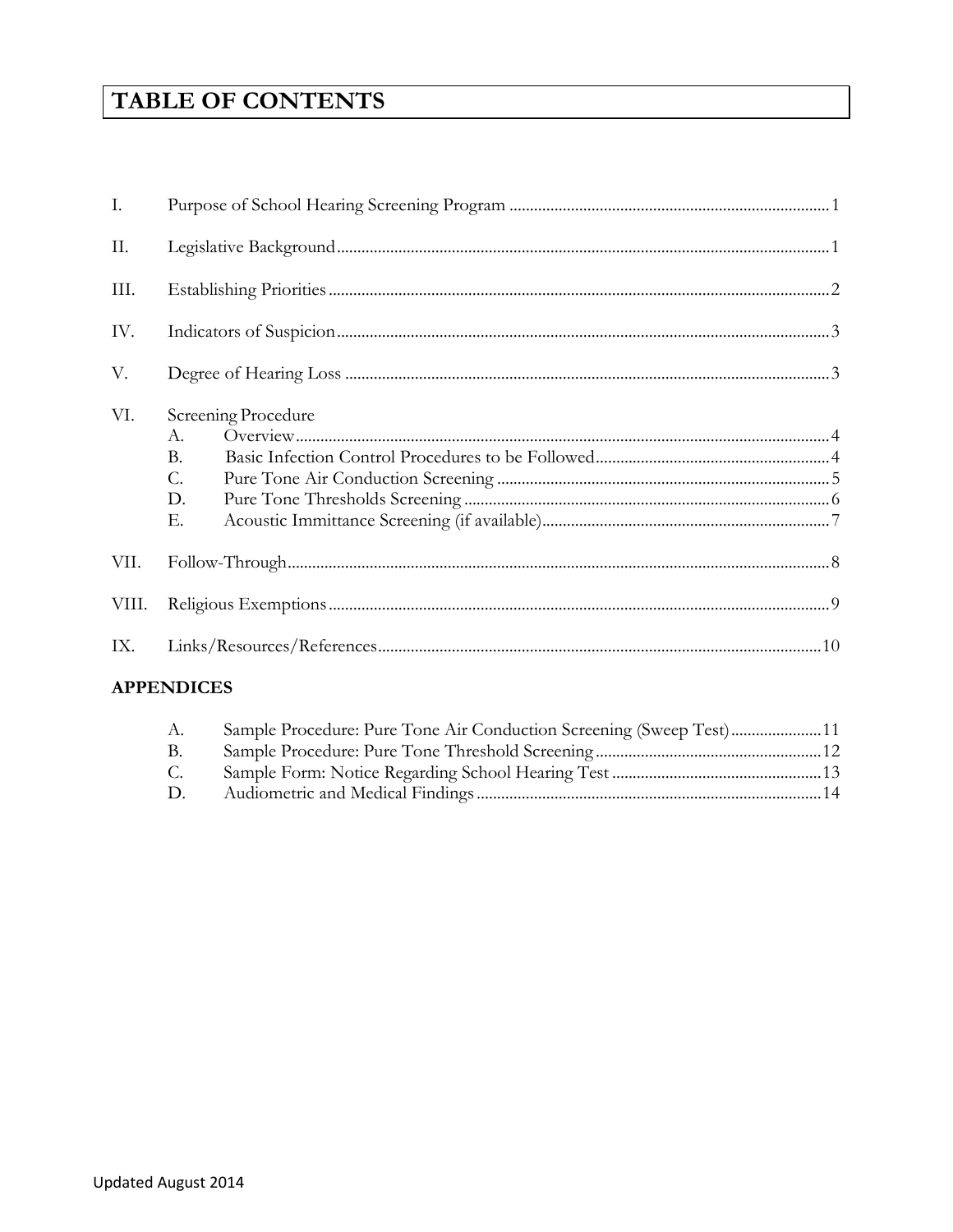# **I. PURPOSE OF SCHOOL HEARING SCREENING PROGRAM**

The purpose of hearing screening is to identify students with possible hearing losses which may affect their intellectual, emotional, social, speech, and/or language development. The key to successful remediation is early identification and intervention, which may prevent educational problems and permanent hearing losses. Even mild hearing losses may be educationally and medically significant.

Hearing screening programs should be an integral part of the total school health program. The major objectives of a school hearing-screening program are to:

- Promote an optimal level of hearing for all students.
- Prevent the development of hearing problems that may affect the student's health and potential for learning.
- Identify students with potential hearing problems.
- Notify parent or guardian of a child's hearing screening failure and the need for further examination by a physician or audiologist.
- Establish follow-up procedures to ensure that each identified student will receive appropriate care.
- Inform teachers of students with hearing problems and provide recommendations from hearing specialists regarding the classroom environment.
- Provide appropriate educational accommodations for students with hearing impairment.

# **II. LEGISLATIVE BACKGROUND**

Chapter 53 of the Laws of 1980 requires school districts to establish a mandatory screening program for the presence of conditions which are likely to impede a child's learning. The regulations promulgated under New York State Education Law section 905 require that hearing screening be provided to all students within six months of admission to the school and in grades Pre-K or Kindergarten, and grades 1, 3, 5, 7 and 10 and at any other time deemed necessary. The purpose of the requirement is to detect the presence of hearing problems likely to impede a student's learning. Students thought to be disabled due to a hearing impairment may be referred for an initial evaluation to determine if the student is a student with a disability, as that term is defined in New York State Education Law (Article 89, Sections 4401, 4401-A and 4402).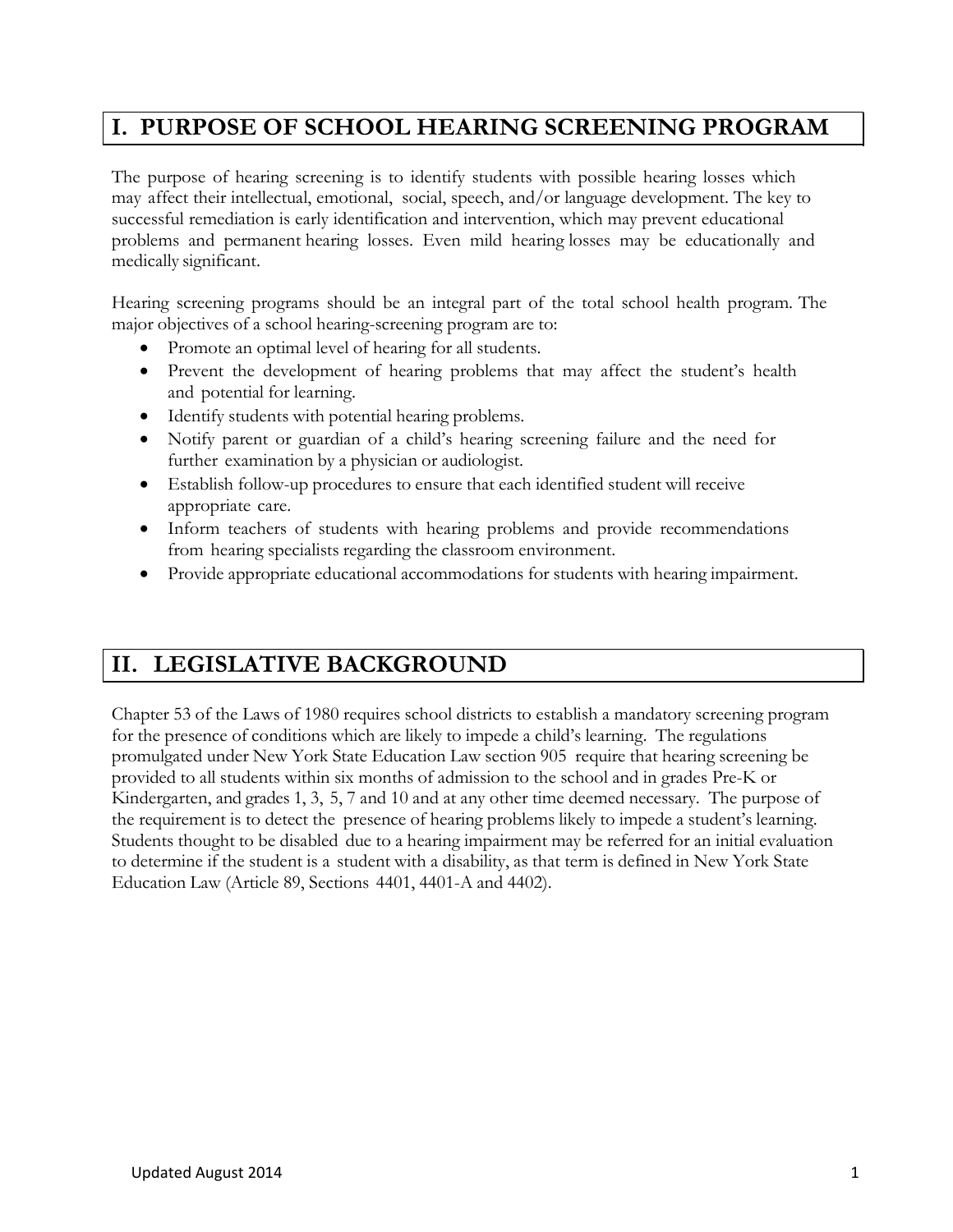# **III. ESTABLISHING PRIORITIES**

**Hearing screening must be administered to all students within six months of admission to the school and in Pre-K or Kindergarten, and grades 1, 3, 5, 7 and 10.**

# **A. Hearing Screening Needs**

#### **Hearing screening may be done at any time deemed necessary by professional registered nurse (school nurse). Such occasions might involve:**

- 1. Students suspected by teachers, parents, physicians, etc., of having hearing loss (which may include students in special education programs).
- 2. Students at risk for hearing loss, such as:
	- a. Students with medical conditions, which may affect hearing, including abnormalities of the ears, nose, or throat; malformed or low-set pinnae, cleft lip or palate (including submucous cleft), recurrent otitis media, or recurrent serious otitis media.
	- b. Students taking medications known to be oto-toxic.
	- c. Students having a known familial history of hearing loss.
	- d. Students with genetic abnormalities known to affect hearing.
	- e. Students attending public school career and technical education programs where they might be subjected to damaging noise levels, such as in engine repair shop, printing, carpentry, etc.
	- f. Students exposed on a regular basis to excessive noise levels such as power equipment, motorcycles, snowmobiles, guns, band participation, and other noise pollutants.
	- g. Students who regularly participate in swimming and/or diving teams, or who use aqualung or scuba gear.
	- h. Students who experience unconsciousness or head trauma (this could be during a sporting event or any other cause).

### **B. Hearing Screening – Need to be determined**

#### **Some students may not need screening as they are already under care for regular, periodic evaluation for their hearing impairment. Students falling into this category would include:**

- 1. Students with known hearing loss, including sensorineural hearing loss and progressive hearing loss.
- 2. Any student coded Deaf or Hard of Hearing by the Committee on Special Education.
- 3. Any student enrolled in regular or special education who is unable to respond, for any reason, to screening procedures. The school nursing personnel should follow these students to ensure that they are receiving periodic evaluations and/or care as determined by their hearing care specialist. Documentation of these evaluations should become part of the cumulative health record (CHR).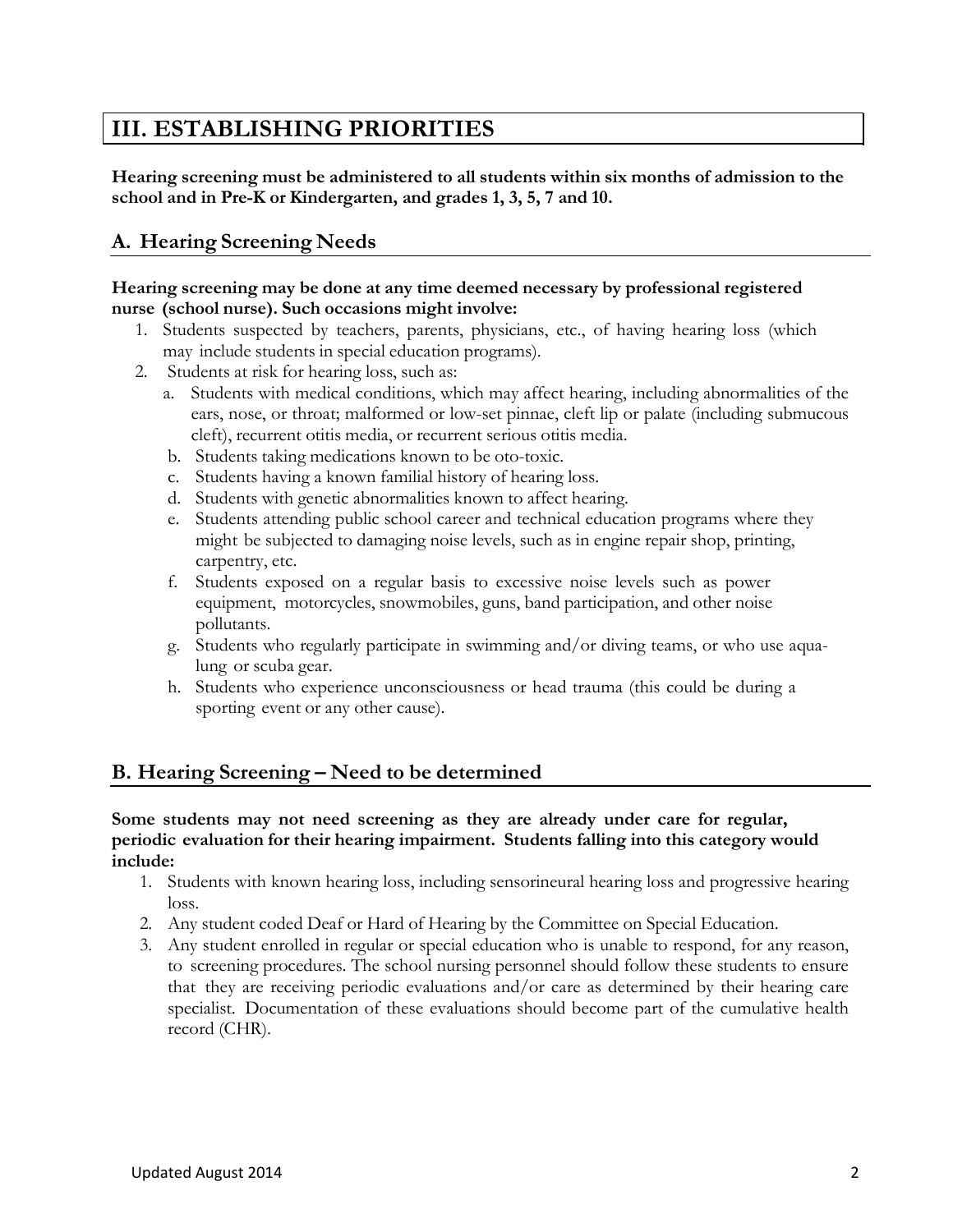#### **INDICATORS OF SUSPICION** IV.

#### **Signs and Symptoms**

Knowing the signs and symptoms of hearing loss is important when identifying students with a suspected hearing problem.

In accordance with the Commissioner's Regulation (8 NYCRR §136.3 [a] [4]), it is a general duty of the trustees and boards of education to maintain a program of education relating to the health of students. This program of education may include information regarding the signs and symptoms of hearing loss. Indicators include:

- Recurring otitis media or upper respiratory infections
- Mouth breathing
- Draining ears
- Earache complaints
- Sudden school failure following a severe illness
- Frequent requests to repeat what has just been said
- Irrelevant or inappropriate answers to questions
- Turning one ear toward speaker
- Talking either too loudly or too softly
- Indistinct speech (slurring or omission of sounds)
- Watching the lips of the speaker
- Inattention to classroom discussion
- Making mistakes in following directions and taking dictation
- Tending to isolate self, being passive, or tiring easily
- Head trauma

# **V. DEGREE OF HEARING LOSS**

The following classifications are based on hearing levels through the frequency range most crucial for the understanding of speech. Suggestions to address various levels of hearing loss are provided below. In addition, consideration should always be given as to whether a referral should be made for an initial evaluation to determine if the student is a student with a disability.

# **A. Mild hearing loss (21-40 dB) Student has difficulty hearing faint or distant speech.**

- 1. Needs favorable seating.
- 2. May benefit from lip reading instruction.
- 3. May benefit from hearing aid or educational amplification, e.g., FM Assistive Listening Device.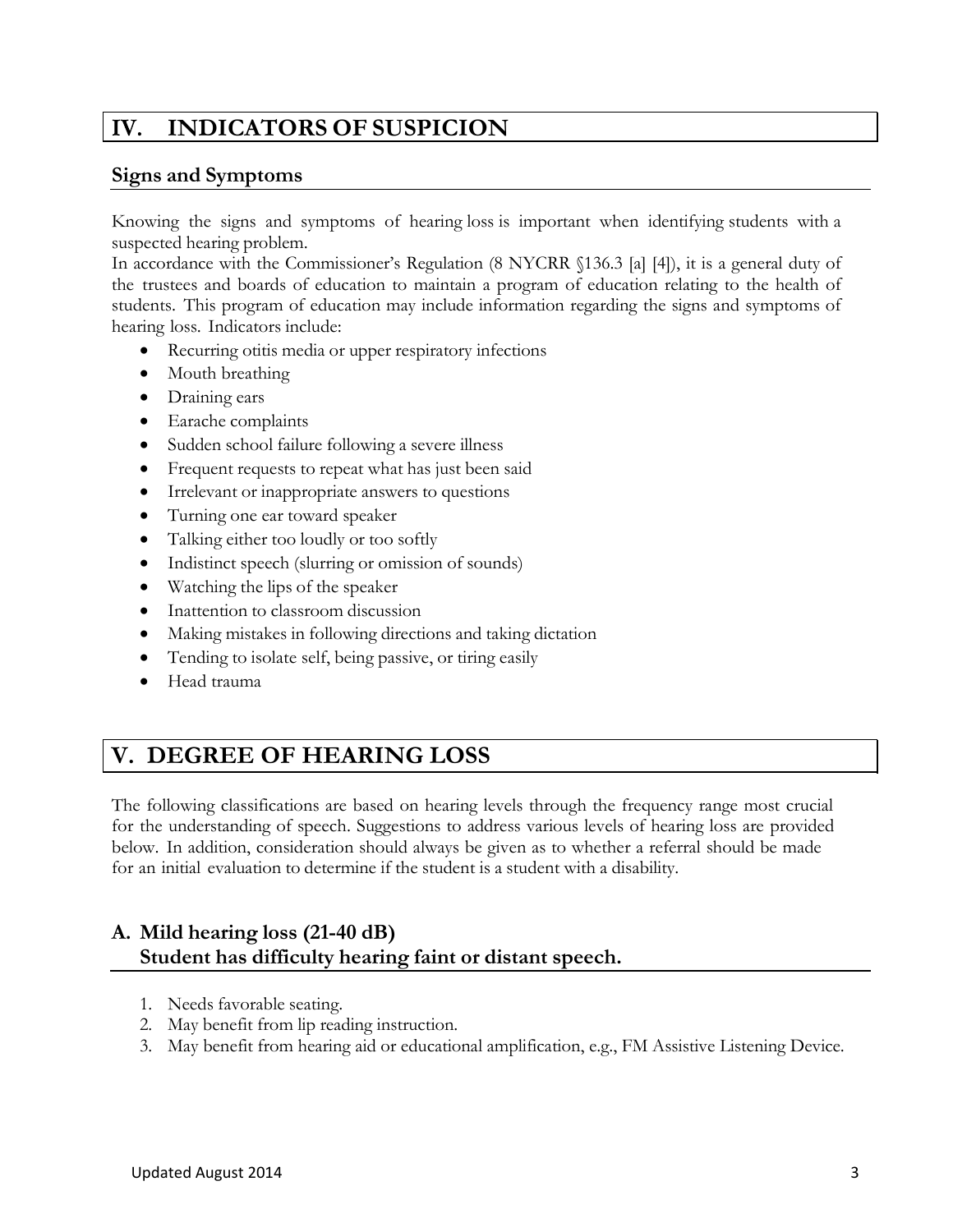# **B. Moderate hearing loss (41-59 dB) Conversational speech is just audible at a distance of three to five feet.**

- 1. Use of hearing aid, auditory training, lip reading, favorable seating educational amplification, e.g., FM auditory training.
- 2. Language therapy to aid the student in communication skills.

# **C. Severe hearing loss (60-85 dB) Student may hear voice from one foot from ear.**

Use of hearing aid, cochlear implant and/ or educational amplification in conjunction with language therapy to aid the student with communication skills.

### **D. Profound hearing loss (85 dB or more) Student may hear only very loud sounds (jet plane overhead, subway, etc.).**

The student does not rely on hearing as the primary channel for communications, therefore use of amplification hearing aids, cochlear implant, educational amplifications, sign language interpreter, translator and/or note taker may be appropriate and necessary.

# **VI. SCREENING PROCEDURE**

# <span id="page-7-0"></span>**A. Overview**

The primary goal of air conduction threshold audiometry is to identify students who might present with hearing loss which could potentially interfere with communication and learning and assist in making the appropriate referral. As a minimum, schools should perform air conduction threshold screening for those students failing the 20dB pure tone screen. The goal of the program using acoustic immittance measurements is to identify children who have middle ear disorders. The school screening program which incorporates air conduction screening protocols as well as acoustic immittance screening protocols will be effective in identifying students at risk for hearing loss and or hearing health problems and may need both audiological and otological/medical services. It is highly recommended that acoustic immittance measurements be taken for students at the elementary level whenever possible.

### <span id="page-7-1"></span>**B. Basic Infection Control Procedures To Be Followed**

- 1. Use a disinfectant wipe on head phones and band prior to use (disposable covers are available).
- 2. Disinfect any reusable immittance probe tips or otoscopic speculums or use disposable ones.
- 3. Wash hands thoroughly if ear drainage is visible or suspected.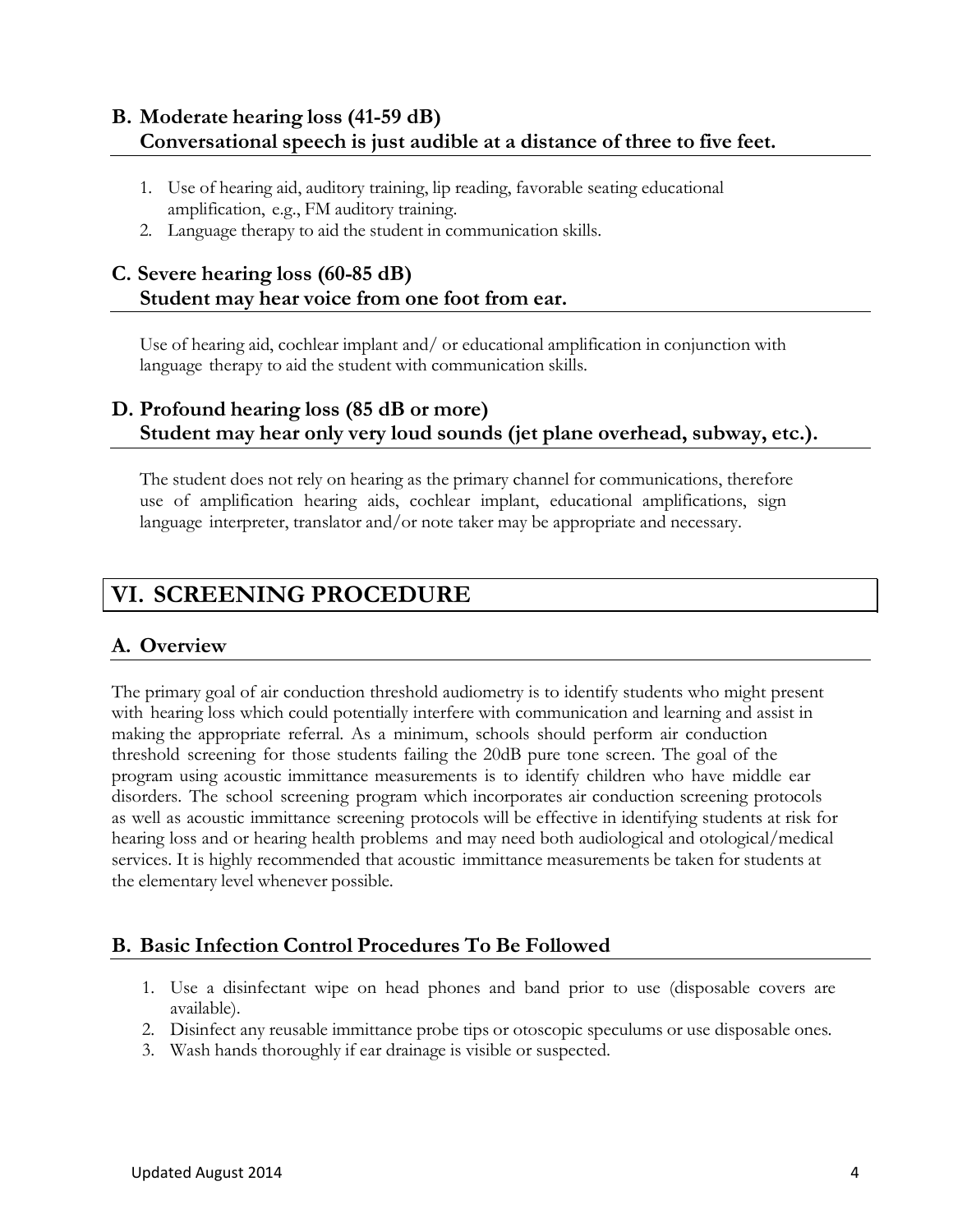#### <span id="page-8-0"></span>**C. Pure Tone Air Conduction Screening**

#### 1. Acoustic environment

The acoustic environment of the area where the screening occurs is an important variable. Typically school environments are too noisy for screening frequencies below 1000 Hz but are sufficiently quiet to screen frequencies at and above 1000 Hz. Careful snug placement of the earphone increases attenuation of ambient noise and allows for the most accurate screening protocol. Use of the large circumaural earphones (e.g., Aural domes and Otocups) is not recommended. (These devices do not serve to attenuate noise below 1000 Hz and the recommended earphones can attenuate the weaker ambient noise above 1000 Hz.) The larger headphones are awkward for smaller children, are more difficult to get a snug and accurate placement and increase the test- retest variability in the screening frequencies.

Headphones do not eliminate the need for a quiet screening environment or a sound isolated audiometric test booth. In extremely noisy environments, the audiometric test booth is often the only means of providing an environment quiet enough for audiometric screening.

#### 2. Screening procedures

- a. Individual as opposed to group screening is recommended.
- b. Manual as opposed to automatic procedures is recommended.
- c. Only pure tone signals should be used.
- d. Standard TDH 39/41 headphones are recommended.
- e. Test frequencies should be 1000, 2000, 4000Hz.
- f. Screening levels should be 20 dB (re: ANSI 1969/ANSI 1971) at all frequencies tested.
- g. At the beginning of each day that screening audiometry is performed, the audiometer should be turned on prior to the screening session. At 20 dB listen through both the right and left earphone to be sure that both are working. Leave the audiometer on throughout the day.
- h. Seat the student so that they cannot see you operate the audiometer. (Especially for younger children or children with disabilities, it is best if you can see the child.)
- i. Give clear concise instructions. For example: "I will place these headphones over your ears. You will hear beeps, which will be very soft. Listen carefully. Raise your hand each time you hear the beep (noise)." (Do not instruct which hand to raise.)
- j. Ask the student to remove eyeglasses, large earrings or other accessories that might interfere with the headphone placement. Push hair away from ears. Red Earphone- over student's right ear Blue Earphone- over student's left ear

Be sure that the speaker portion of the earphone is lined up opposite the opening of the ear canal.

- k. To be sure that the student understands the instructions, start the screening protocol at 40 dB at 1000 Hz. (If the student indicates that they hear better in one ear over the other, start with the indicated ear. Otherwise, start with the right ear.) Once it is established that the student knows to raise their hand when a tone is presented, start the screening protocol.
- l. Set audiometer to 20 dB. Test at 1000, 2000 and 4000 Hz. Elicit 2 positive responses at each frequency. Change to the other ear and repeat.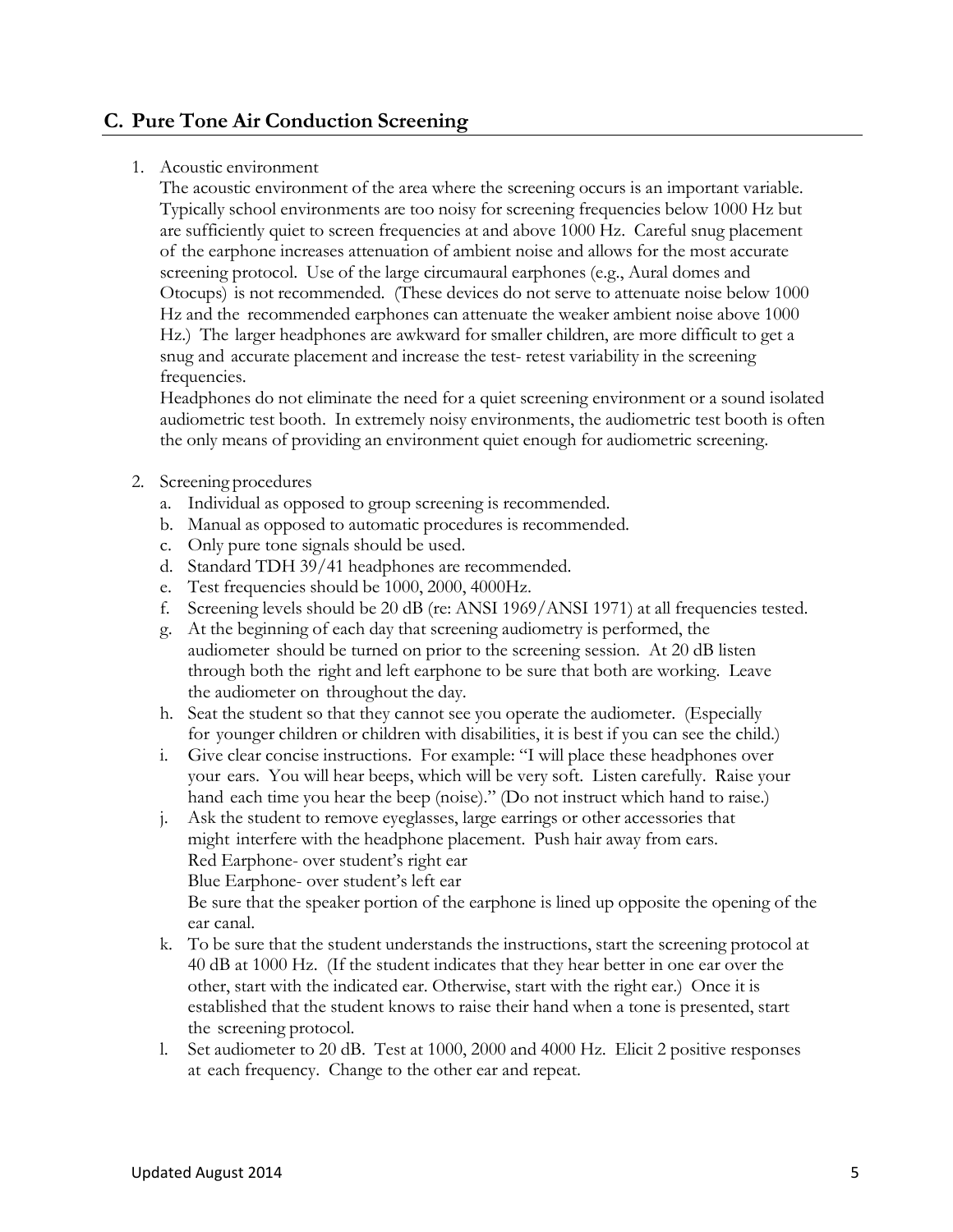- 3. Failure Criteria
	- a. Failure to respond to any recommended frequency in either ear at 30 dB shall constitute failure of the air conduction screening. The student should be rescreened during the same session or within one week. Failure criteria remain the same. If the student fails a second screen, then air conduction threshold screening should be completed.
	- b. Inability to comply with screening protocol Students with disabilities are sometimes unable to follow the recommended screening protocol or are reluctant to have the headphones placed. These children should follow an alternate protocol conducted in an audiometric booth by an audiologist.
- 4. Recording Screening Results Record screening results and date of screening on Cumulative Health Record (CHR).

#### *(SeeAppendixAforsampleprocedure-PureToneAirConductionScreening[SweepTest])*

### **D. Pure Tone Threshold Screening**

- 1. Acoustic environment (same as 20 dB sweep screen- quiet).
- 2. Screening Procedures

Students who have failed the 30 dB pure tone screen should have the air conduction threshold screen on the same day or within one week of the failed 30 dB screen.

- a. Prepare students, review directions. Test frequencies shall be 500, 1000, 2000, 4000, 6000 Hz.
- b. Begin testing at 1000 Hz, 40 dB. Maintain each tone presented for no longer than 1 or 2 seconds. Manual method is recommended.
- c. If there is a response at 40 dB, drop back in 10 dB increments until there is no longer a response, then increase in 5 dB increments until a response is elicited. Drop back again in 10 dB increments and increase in 5 dB increments to confirm the threshold. (Example: 40dB response, 30 dB response, 20 dB no response, 25 dB response, 15 dB no response, 20 dB no response, 25 dB response- record as threshold.)
- d. If there is no initial response at 40 dB, increase in 10 dB increments until a response is elicited. Then drop again in 10dB increments until a no response is given, increase in 5 dB increments until a response is elicited, drop 10 dB until a no response and increase 5 dB, until thresholds is again crossed. (Example 40 dB no response, 50 dB, no response, 60 dB response, drop to 50 dB response, drop to 40 dB no response, increase to 45 dB no response, increase to 50 dB response, this is the threshold having received a response 2 times.) There is no need to establish a threshold above 60 dB.
- e. Test remaining frequencies (500, 2000, 4000, 6000 Hz) in same manner.
- f. Record the softest dB level heard for each frequency on a graph form or some type of data sheet. Retain a copy for CHR.
- g. If consistent responses cannot be obtained for a given frequency, obtain thresholds and complete the audiogram for the other frequencies, then return to the frequency presenting difficulty. If thresholds are reduced for the first ear (and not for the second ear) return to this first ear and repeat procedure. When administering this test avoid presenting the tones in rhythmic sequences and take into consideration the reaction time of the child being tested.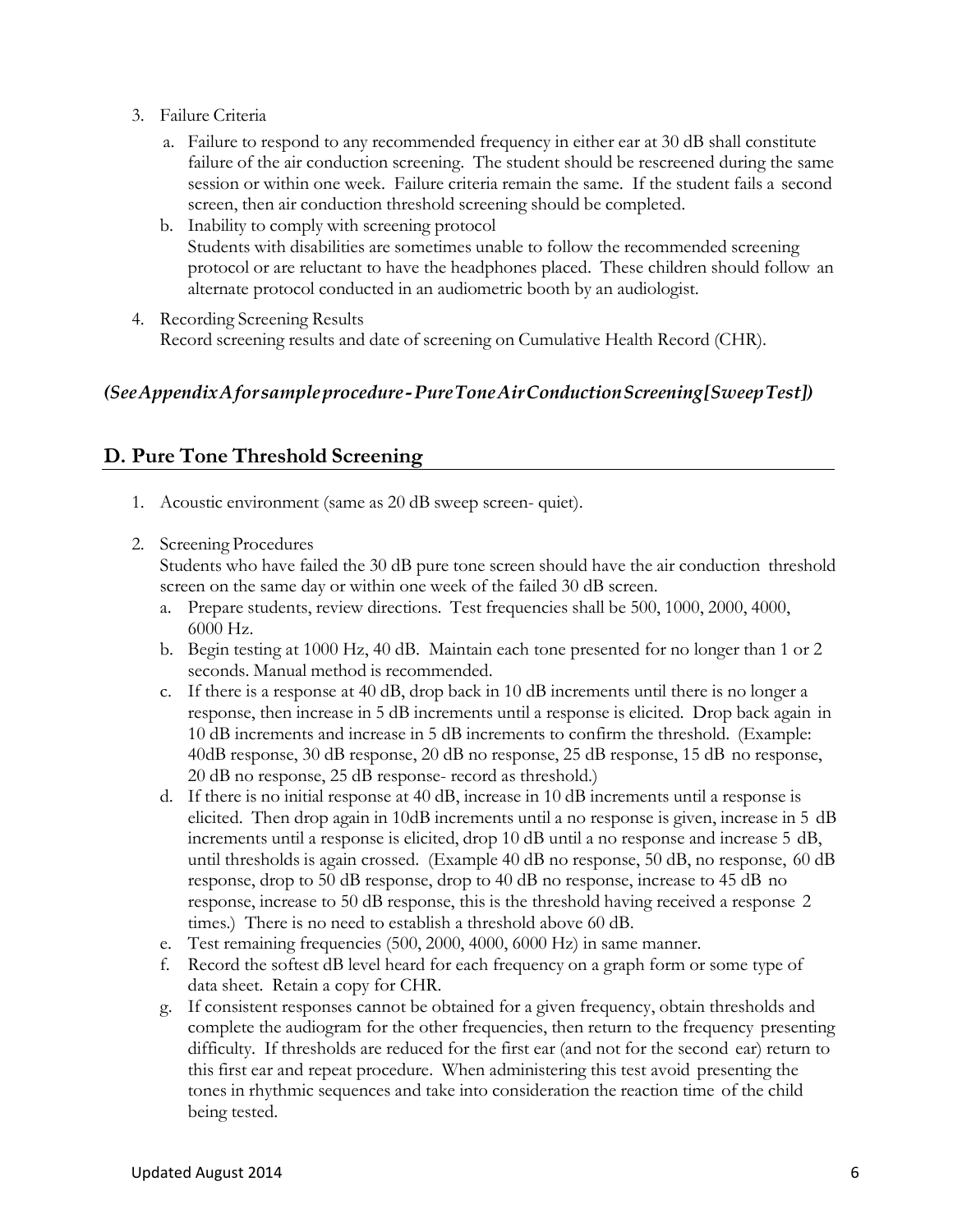#### 3. Failure Criteria

- a. Threshold level of 30 dB or more for two or more tones in one ear; or
- b. Threshold level of 35 dB or more for one tone in either ear. Note: If available, perform acoustic immittance screen for students. Otological assessment may be of value.
- 4. Rescreening

Failure of the pure tone threshold screen and/or acoustic screen necessitates rescreening, preferably in the same session in which the failure occurred. Removing and repositioning the headphones and or probe tip, accompanied by careful reinstruction markedly reduces the number of false failures. The rescreening, using the same procedure and failure criteria is an essential process for improving the efficiency of the screening program. The maximum time delay for rescreening should be no greater than one week. Failure on rescreening of pure tone threshold screen and or acoustic immittance screen according to criteria outlined constitutes failure of the school screening procedure.

5. Recording Screening Results Record screening results and date of screening on CHR.

#### *(SeeAppendixBforsampleprocedure-PureToneThresholdScreening*

#### <span id="page-10-0"></span>**E. Acoustic Immittance Screening (if available)**

1. Acoustic environment

A controlled acoustic environment is not necessary for the screening of middle ear function.

- 2. Acoustic Immittance screening procedures
	- a. The recommended air-pressure range used should cover a minimum of  $+100$  to  $-300$  mm H2O. The greater range in the negative direction is recommended because abnormalities in children are usually revealed in this dimension.
	- b. An automatic constant-rate pump system with a recording system is recommended. The instrumentation may include an automatic recording system in order to reduce screening time, decrease the possibility of recording time, and decrease the possibility of recording error by non-professionals, and produce a permanent record of test results.
	- c. Follow manufacturer's instruction for operating machine.
	- d. Assure equipment is working. Do the following each day of use:
		- 1. Calibrate using cavity provided by manufacturer
		- 2. Check it on yourself
	- e. Take health history relating to ear.
	- f. Do visual check to determine the size, shape and direction of ear canal. If possible, conduct otoscopic assessment of ear.
	- g. Give clear concise directions: "Please sit quietly. You will feel a soft tip in the outside of your ear. You will hear a beep/noise and feel some pressure. Some of the beeps are loud. Remain seated quietly. Please do not raise your hand or talk." Do not continue with screen if:
		- 1. Pressure equalization tube is visible.
		- 2. Ear is draining.
		- 3. Ear is totally occluded with wax
	- h. Select appropriate probe tip size. Place probe tip to ear canal. Test each ear...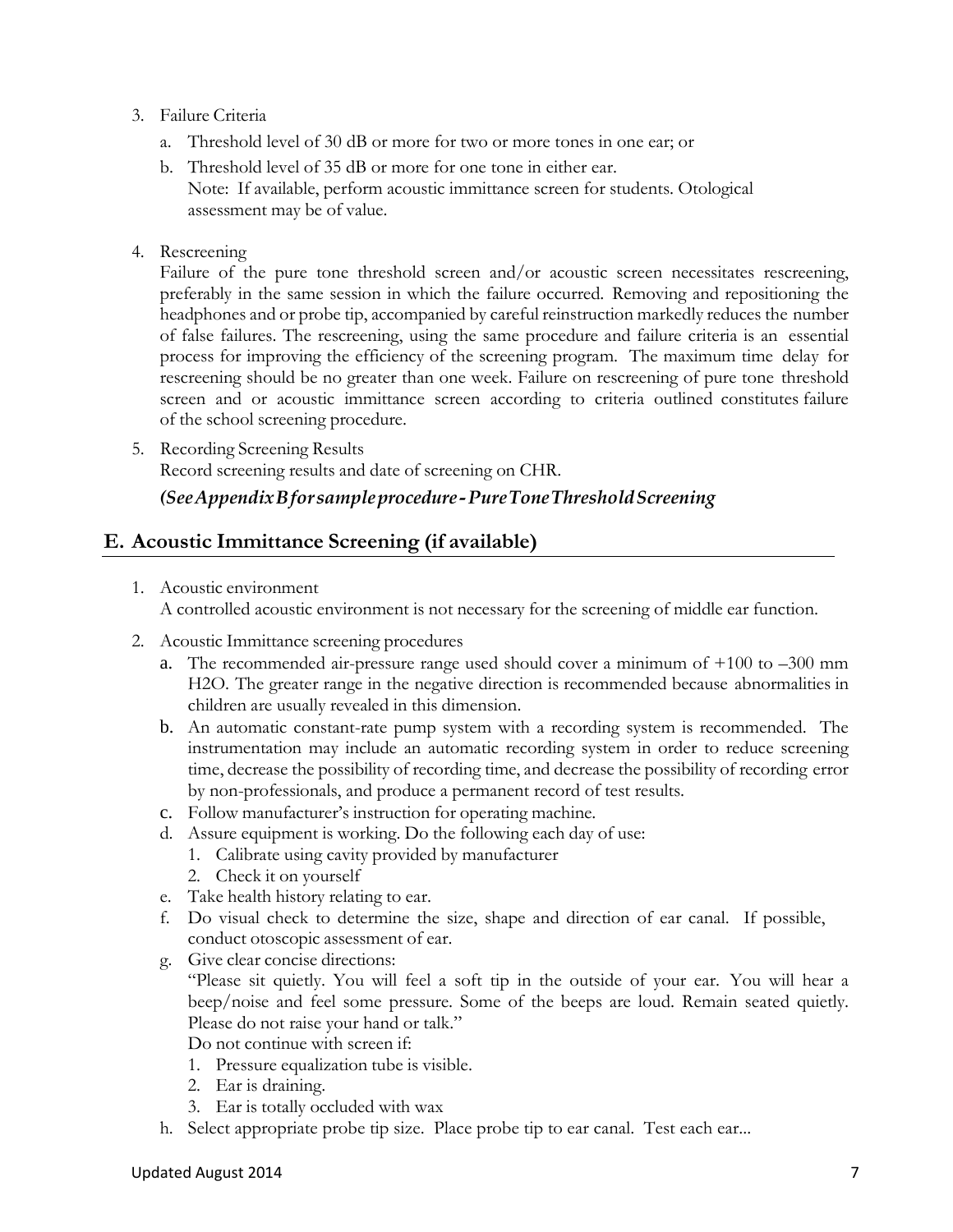- 3. Failure criteria
	- a. A tympanogram (type B) that indicates no pressure peak or movement of the drum. (A flat line or slightly domed shape will be drawn on the graph.)
	- b. Inability to comply with test procedure.
	- c. Inability to perform immittance screen because of draining ear(s), ear(s) occluded with wax, presence of pressure equalization tube(s).
- 4. Rescreening
	- a. Failure of the acoustic immittance screen necessitates rescreening, preferably in the same session in which the failure occurred. Removing and repositioning the probe tip, accompanied by careful reinstruction, markedly reduces the number of false failures. Rescreening using the same procedure and failure criteria is an essential process for improving the efficiency of a screening program. The maximum time delay for rescreening should be no greater than one week.
	- b. If upon rescreening, the student passes both threshold screen and acoustic immittance screen, the student passes the screen.
	- c. Failure on the rescreening of air conduction thresholds and/or acoustic screen according to the criteria outline constitutes failure of the school screening procedure. Failures on the rescreening should be referred for further medical evaluation. Some students, especially young children, will fail both the screening and rescreening procedures and then yield normal thresholds on an audiological evaluation. Therefore a hearing loss or impairment should not be considered identified until verified by further evaluation.
- 5. Recording screening results Record screening results and date of screening on CHR.

#### VII. **FOLLOW-THROUGH**

### **A. Parent /Guardian Notification**

When a student has failed hearing screening, necessitating a medical referral, the parent/guardian should be notified by conference or telephone communication and/or written form, i.e.

*Notice Regarding Hearing Screening (Appendix C)* (and to the extent practicable in a language that the parent/guardian can understand)*.*

The parent/guardian should be advised of the results of the screening, and that the child should be seen by their primary care provider and may need to be seen by a licensed audiologist and/or otolaryngologist. If this latter evaluation is necessary, it may be done at no charge to the family through the regional State Health Department approved hearing and speech centers. (Many school districts or Boards of Cooperative Educational Services provide audiological, medical/otological evaluations at no cost to the parent/guardian.)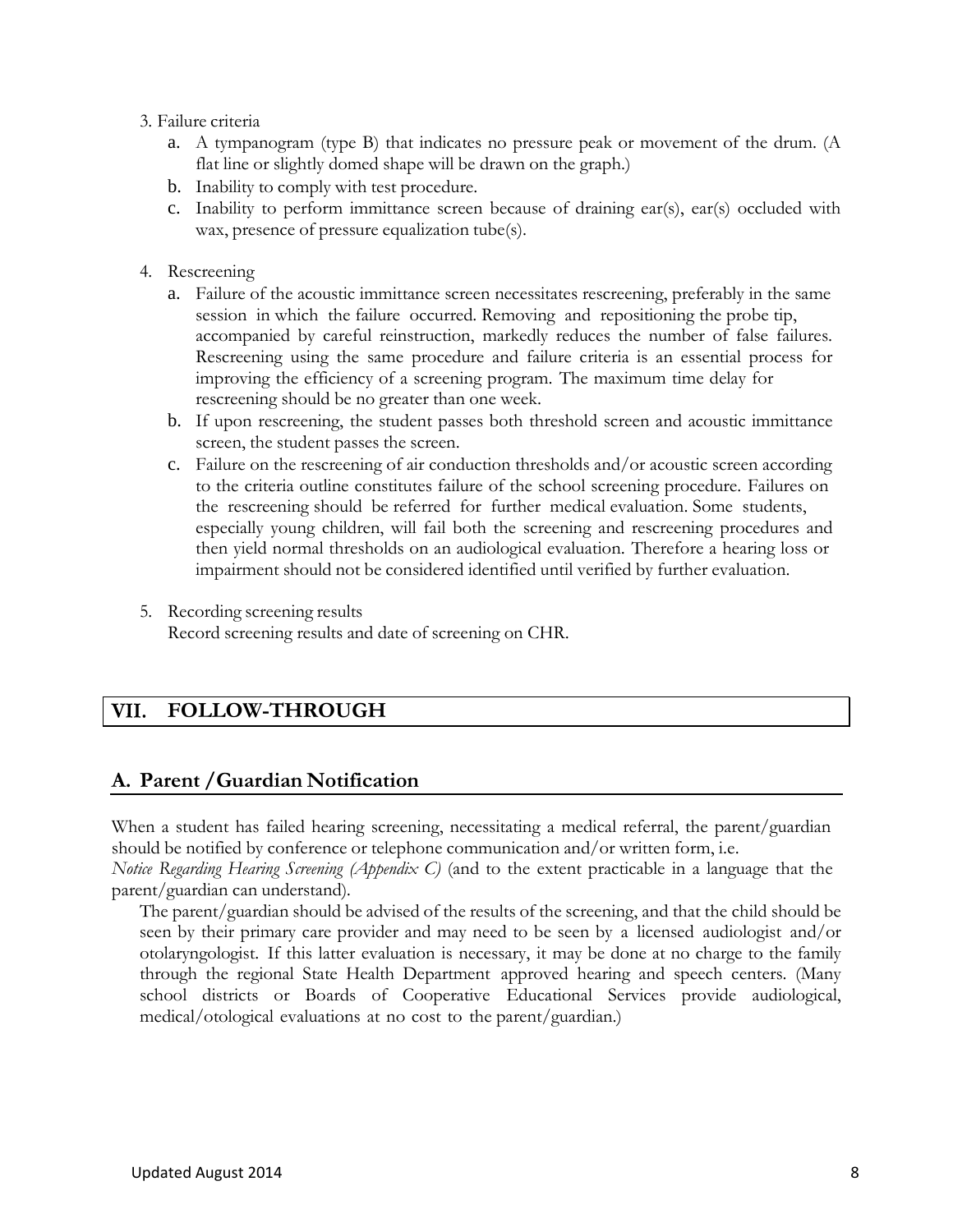# **B. Teacher/Staff Notification**

Results of the hearing screening should be filed in the student's cumulative health record. Necessary instructional staff should be notified that the student has failed hearing screening and therefore may be experiencing difficulty hearing and responding to oral instruction. Until the student's hearing status is clearly defined by medical and/or audiological evaluation, the following measures should occur:

- 1. The student should be given preferential seating so that he/she is in direct line of the teacher's/speaker's voice. Optimum distance is four to six feet from the teacher. If a better ear has been identified the student's better ear should be toward the teacher.
- 2. Teachers should use appropriate clarification strategies to assure that the student understands oral information (repeat, rephrase, have student repeat, etc.).
- 3. Whenever possible, teachers should avoid:
	- a. Standing in front of a bright window while speaking.
	- b. Speaking while writing on the chalkboard.
	- c. Positioning themselves so that their faces are not visible to students.
- 4. Noisy learning environments should be avoided or minimized.

# **C. Continuing Evaluation in the School Setting**

Until medical diagnosis and evaluation has been completed, the student failing hearing screening should be rescreened monthly. This screening will provide for documentation of a fluctuating and/or permanent condition. Appropriate follow-up with parent/guardian and providers should occur to obtain needed diagnostic and treatment information. Supplemental records, i.e., audiologist's report and otological/medical reports, should be retained in the student's cumulative health record.

# **VIII.RELIGIOUS EXEMPTIONS**

Hearing screening will not be required where a student, the parent, or person in parental relation to the student, objects to the screening on the grounds that the screening conflicts with their genuine and sincere religious beliefs. A written and signed statement from the student, parent or person in parental relation to the student that they hold such beliefs must be submitted to the principal or the principal's designee in which case the principal or principal's designee may require supporting documents.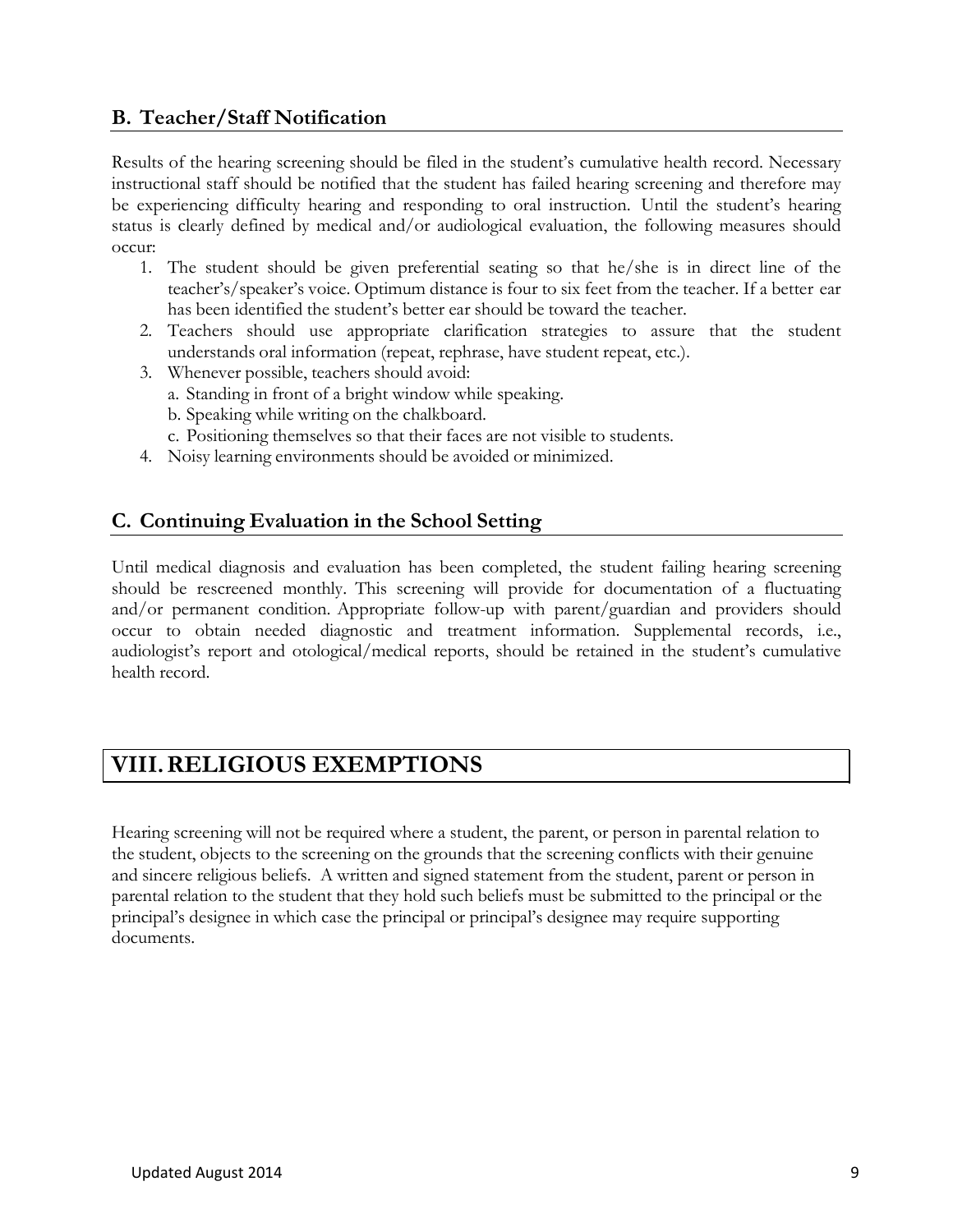# **IX. LINKS/RESOURCES/REFERENCES**

#### **Resources**

New York State Education Department, Amendment to NY State Education Law, Article 19, Medical and Health Services. Section 905. (Effective September 1, 2005). Retrieved August 22, 2014. <http://www.p12.nysed.gov/sss/schoolhealth/schoolhealthservices/Article19Revisions.html>

New York State Education Department, Education, P-16*: Regulations of The Commissioner of Education, Sections 136.1, 136.2 and 136.3.* Retrieved August 22, 2014. [http://www.p12.nysed.gov/sss/schoolhealth/schoolhealthservices/#LAWSANDREGS](http://www.p12.nysed.gov/sss/schoolhealth/schoolhealthservices/%23LAWSANDREGS)

New York Statewide School Health Services Center. School Health Services: *A – Z Index*: Retrieved August 22, 2014. <http://www.schoolhealthservicesny.com/a-zindex.cfm>

New York Statewide School Health Services Center: *School Health Services: Guidelines / Memos / Laws: Retrieved August 22, 2014.* [http://www.schoolhealthservicesny.com/laws\\_guidelines.cfm](http://www.schoolhealthservicesny.com/laws_guidelines.cfm)

American Speech-Hearing-Language Association; *Hearing Assessment:* Retrieved August 22, 2014. <http://www.asha.org/public/hearing/testing/assess.htm>

### **Reference**

National Association of School Nurses. (1998), reviewed 2004*. The Ear and Hearing. Scarborough, ME*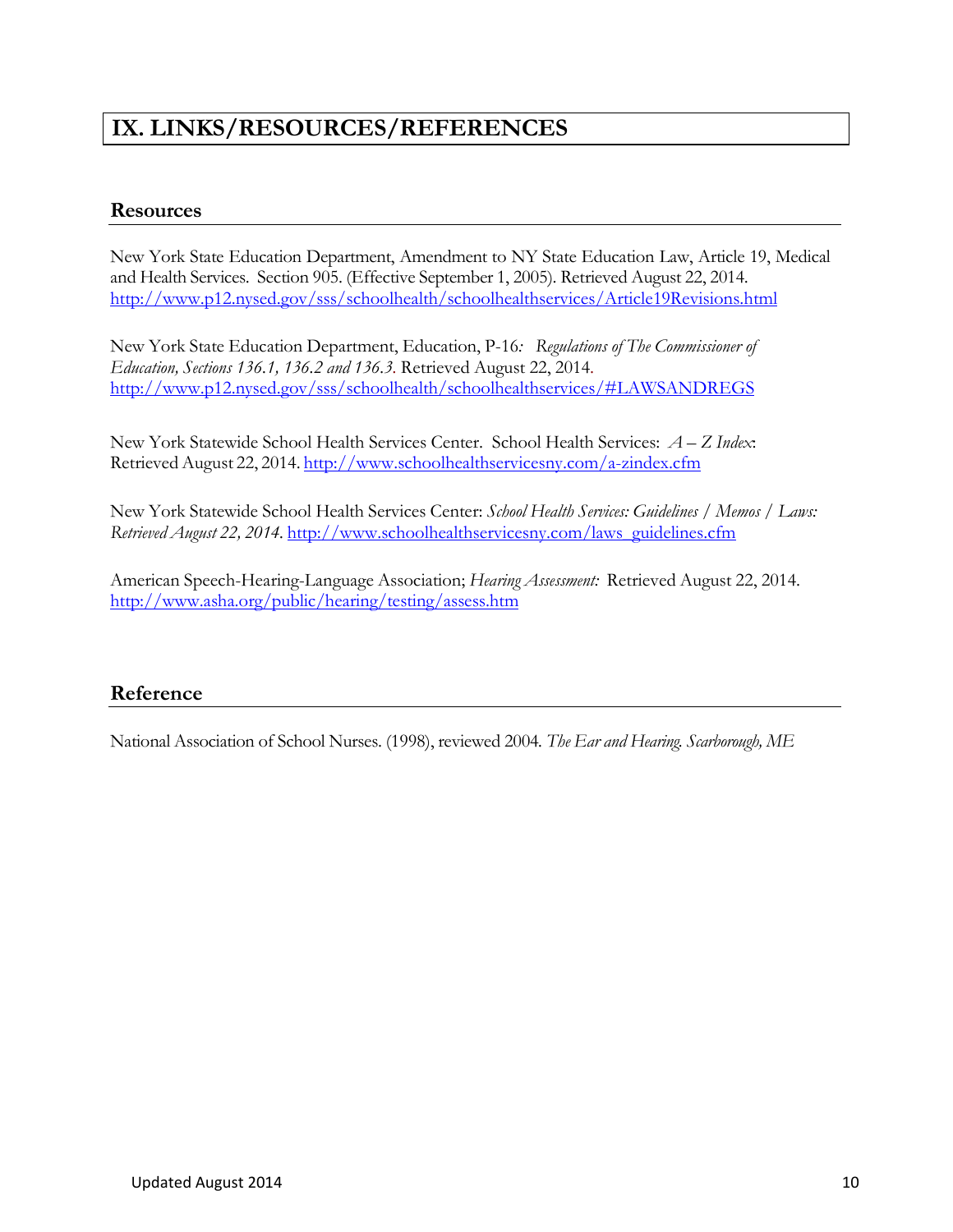# **APPENDIX A SAMPLE PROCEDURE**

#### **PURE TONE AIR CONDUCTION SCREENING (SWEEP TEST)**

- 1. Test frequencies shall be 1000, 2000, and 4000 Hz.
- 2. Screening levels shall be 20dB at all frequencies tested.
- 3. Turn on audiometer at beginning of day, and test on self.
- 4. Position student so he/she cannot see you operate audiometer.
- 5. Give clear instructions. Have them remove large earrings, glasses. Red earphone on right; blue earphone on left.
- 6. Present a 40dB tone at 1000 Hz in right ear.
- 7. Reduce intensity to 20dB. Test 1000, 2000 and 4000 Hz at 20dB.
- 8. Repeat in left ear.

#### **FAILURE CRITERIA:**

- 1. Failure to respond to any recommended frequency in either ear at 30dB.
- 2. Inability to comply.

#### **FOLLOW-UP:**

- 1. Rescreen all students who fail during same session or within one week.
- 2. Perform threshold screening for students who fail twice.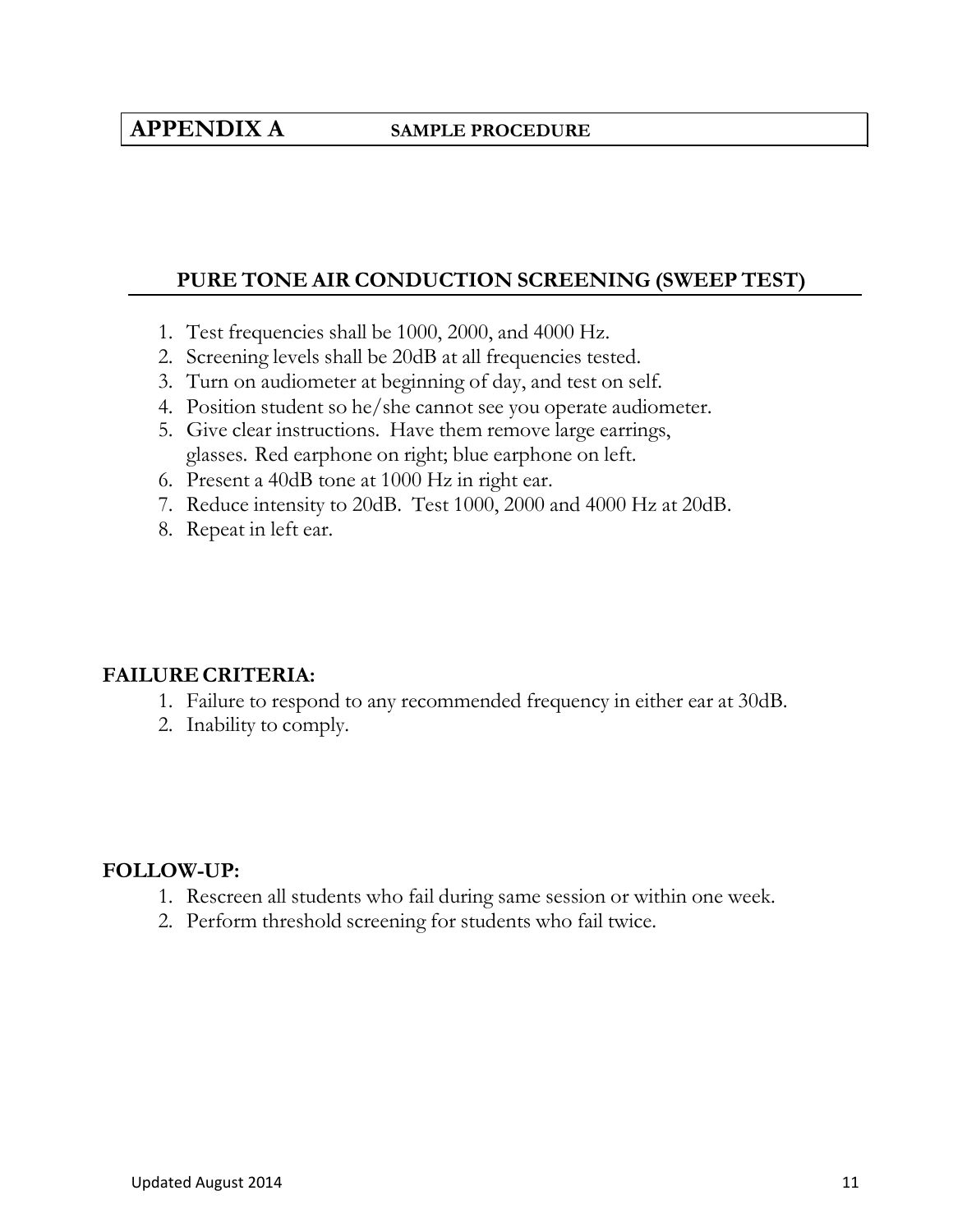# **APPENDIX B SAMPLE PROCEDURE**

### **PURE TONE THRESHOLD SCREENING**

- 1. Prepare as in pure tone screening (sweep screening).
- 2. Test frequencies shall be 500, 1000, 2000, 4000 and 6000 Hz.
- 3. Present a 40dB tone at 1000 Hz in right ear for 1-2 seconds.
- 4. If there is a response at 40dB, drop back in 10dB increments until there is no response. Then increase by 5dB increments until response is elicited.
- 5. If NO response at 40dB, increase in 10dB increments until sound is heard. (Not necessary to go above 60dB.) Drop back by 5dB until sound is no longer heard.
- 6. Repeat two times to determine accuracy of threshold.
- 7. Test remaining frequencies (500, 2000, 4000 and 6000 Hz) in same manner. Repeat in left ear.
- 8. Record lowest dB heard for each frequency on graph or other data sheet.

### **FAILURE CRITERIA:**

- 1. Threshold level of 30dB or more for two or more tones in one ear; or
- 2. Threshold level of 35dB or more for one tone in either ear.

#### **FOLLOW-UP:**

- 1. Rescreen at same session or within one week.
- 2. Record and refer.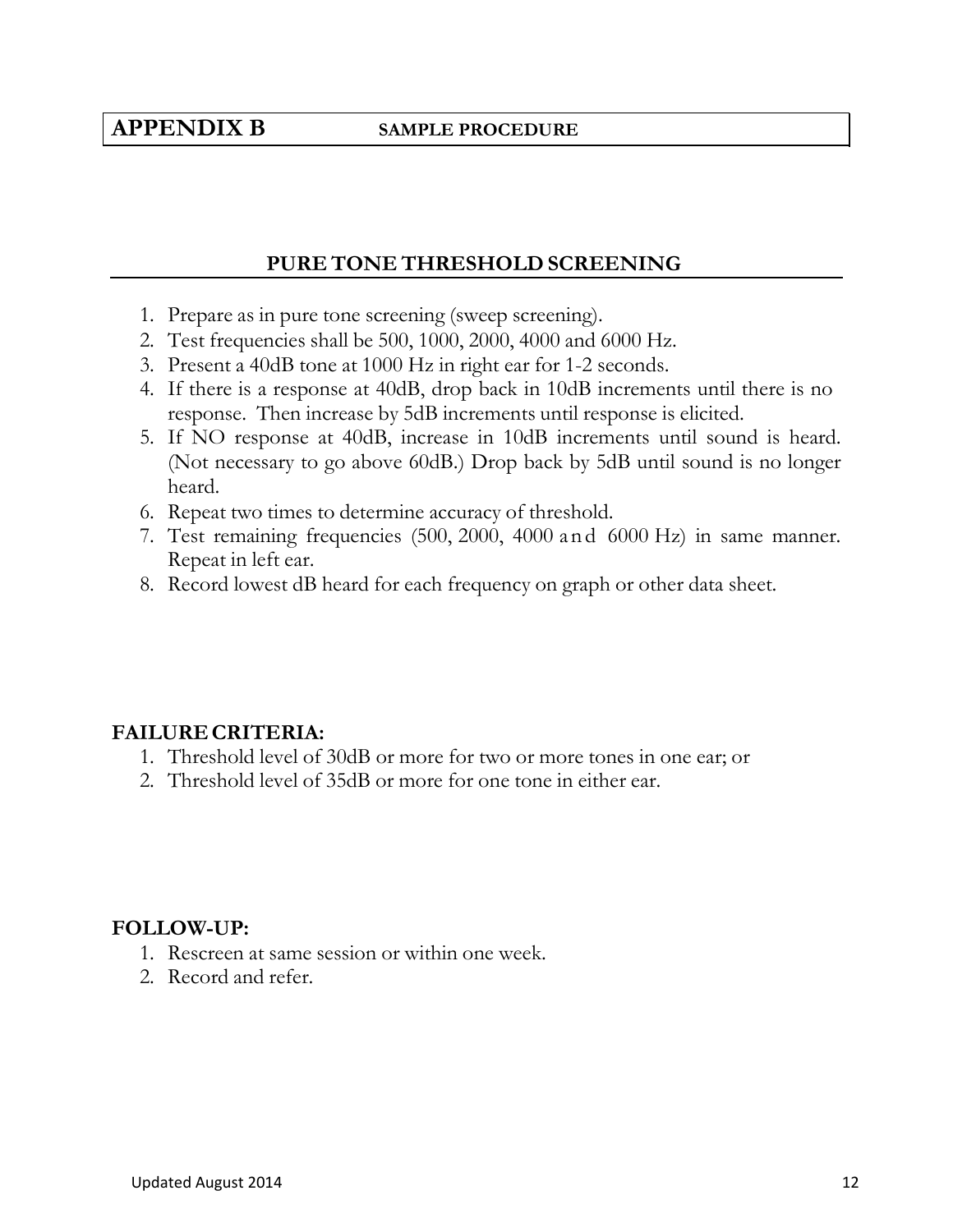# **APPENDIX C SAMPLE FORM**

#### **NOTICE REGARDING SCHOOL HEARING SCREENING**

| Name:      | DOB:   | Gender: $\square$ M $\square$ F |
|------------|--------|---------------------------------|
| Teacher/HR | Grade: | Date:                           |

**To Parent or Guardian**: The result of the school hearing screening suggests that your child may have some hearing difficulty. We recommend that your child have a complete ear examination to determine if a problem exists and, if needed, appropriate care. Thisform should be completed by your health care provider and returned to the school health office.

**To Examiner:** Your diagnosis and recommendations will be appreciated and will assist in planning the child's school program. A form - *Audiometric and Medical Findings -* is included for your use.

#### **The following screening results were obtained:**

#### **School Observation:**

| Pure Tone Audiometric Screening: | Loss R | Loss L |
|----------------------------------|--------|--------|
| Acoustic Immittance Screening:   | Fail R | Fail L |

Other Comments:

| <b>THRESHOLD SCREENING</b> |     |      |                    |      |      |
|----------------------------|-----|------|--------------------|------|------|
| $0 = Right Ear$            |     |      | Frequency in Hertz |      |      |
| $X = Left$ Ear             | 500 | 1000 | 2000               | 4000 | 6000 |
| 10dB                       |     |      |                    |      |      |
| 15dB                       |     |      |                    |      |      |
| 20dB                       |     |      |                    |      |      |
| 25 dB                      |     |      |                    |      |      |
| 30 dB                      |     |      |                    |      |      |
| 35 dB                      |     |      |                    |      |      |
| 40 dB                      |     |      |                    |      |      |
| 45 dB                      |     |      |                    |      |      |
| 45 dB                      |     |      |                    |      |      |
| 50 dB                      |     |      |                    |      |      |
| 55 dB                      |     |      |                    |      |      |
| 60 dB                      |     |      |                    |      |      |
| 65 dB                      |     |      |                    |      |      |

| <b>School Nurse:</b> |      | School: |
|----------------------|------|---------|
| Phone #:             | Fax: | Email:  |